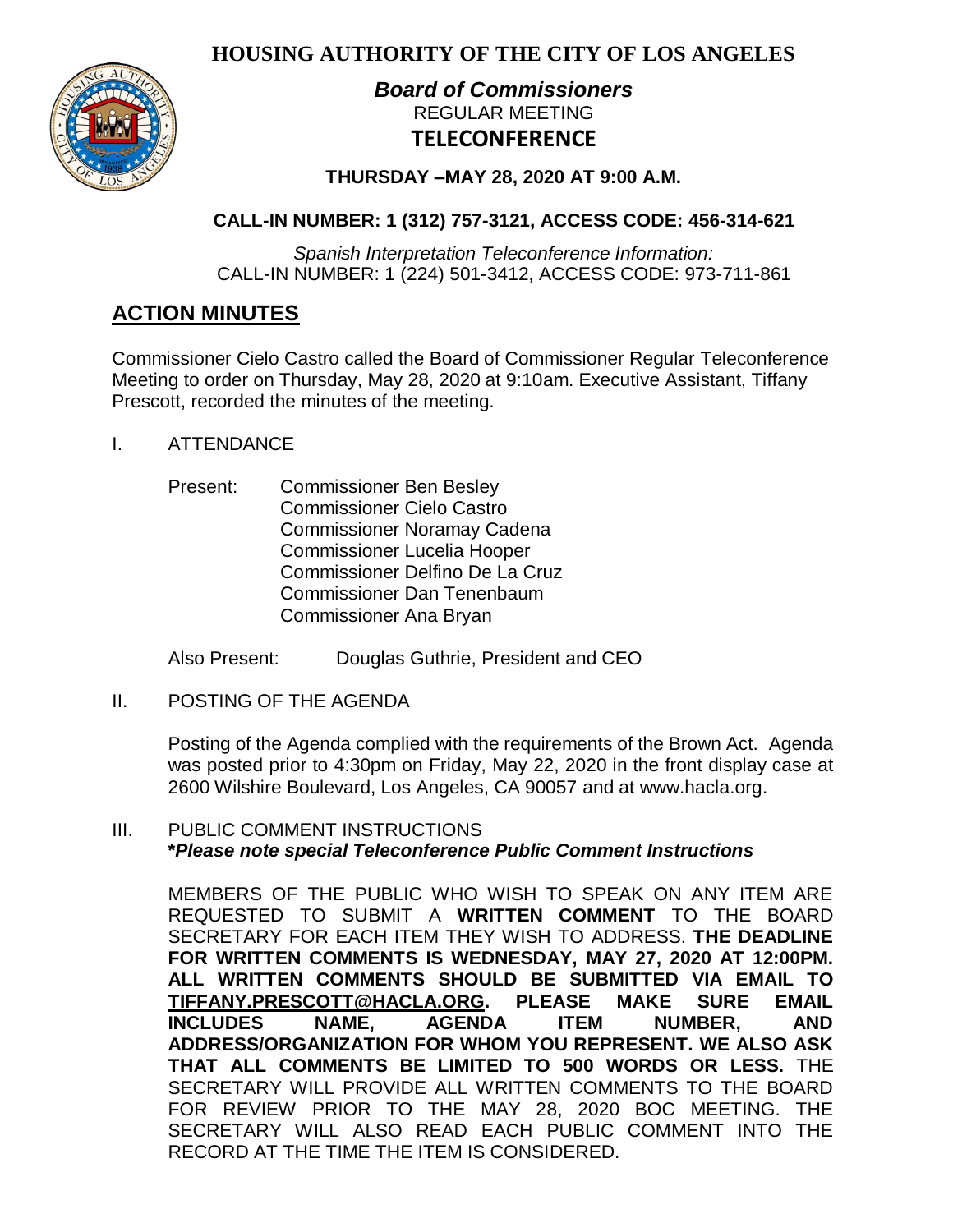THE PURPOSE OF PUBLIC COMMENT IS TO ALLOW THE PUBLIC TO ADDRESS THE BOARD AND THE BOARD IS INTERESTED IN HEARING FROM MEMBERS OF THE PUBLIC, STAKEHOLDERS AND INTERESTED PARTIES. HOWEVER, SPEAKERS ARE ASKED TO EXERCISE COURTESY AND CONSIDER THE RIGHTS OF OTHER SPEAKERS BY ADHERING TO THE SPECIAL TELECONFERENCE PUBLIC COMMENT INSTRUCTIONS AND IF POSSIBLE REFRAIN FROM UNNECESSARY REPETITION IN THEIR COMMENTS.

# IV. PRESIDENT AND CEO ADMINISTRATIVE REPORT

- 1. Monthly Oral Report
- V. BOARD BUSINESS ITEMS
	- A. Items for Discussion
		- 1. Status of HACLA's Response to COVID-19
		- Contact: Douglas Guthrie, President and CEO Marlene Garza, Chief Administrative Officer

# **Informational item only.**

- 2. Proposed Resolution Authorizing the President and CEO, or Designees, to Enter Into a Short Term Lease Agreement for One Year with Two Additional One-Year Options with the State of California's Department of Transportation to Manage Up to Twenty-Three Properties or Units as Emergency Shelter/Transitional Housing During the Term of the COVID-19 Crisis and Until Such Time as the Housing Authority of the City of Los Angeles Can Acquire These and Other State Properties to Serve as Permanent Affordable Housing or the Lease Terminates and to Expend Up to \$225,000 Annually for Potential Maintenance, Management or Associated Services Related to the Care and Oversight of these **Properties**
- Purpose: The Housing Authority of the City of Los Angeles proposes to negotiate and execute a short-term master lease agreement for up to twenty-three properties in the El Sereno neighborhood within the City of Los Angeles with the California Department of Transportation in order to provide temporary emergency and transitional housing opportunities for families during the COVID-19 crisis. The proposed action will allow HACLA to provide a limited but important availability of units in northeast Los Angeles for families or households who do not have high service needs but have found themselves in the position of being homeless and in need of immediate secure and safe housing.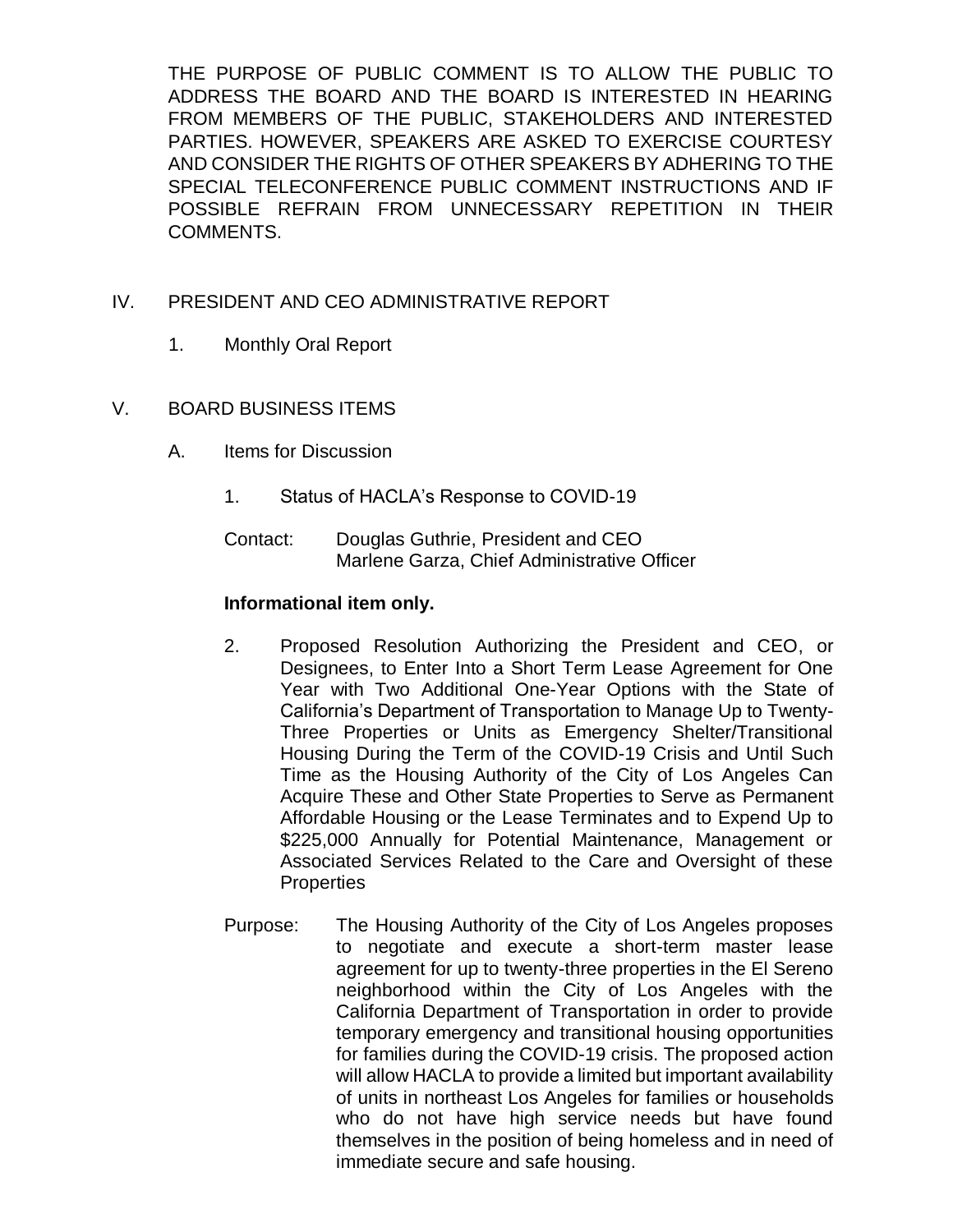Contact: Jenny Scanlin, Chief Strategic Development Officer

Action: **APPROVED**

Motioned: Commissioner Cielo Castro Seconded: Commissioner Lucelia Hooper

6 AYES, 0 NAYS, 1 ABSTENTION (TENENBAUM), 0 ABSENT, Motion Carried

- 3. Proposed Resolution Authorizing the President and CEO, or Designee, to Enter Into a Third Amendment to the Master Development Agreement By and Among the Housing Authority of the City of Los Angeles, Jordan Downs Community Partners, LLC, The Michaels Development Company I, L.P., Bridge Housing Corporation, Primestor Jordan Downs, LLC and Omnia 2020, LLC; a Supplemental Agreement for Additional Services and a Predevelopment Loan and Note in an Amount Not to Exceed \$1,838,100 with Omnia 2020, LLC; a License Agreement for that Portion of Property on or near the Jordan Downs Public Housing Site that Encompasses the Future Site of the Jordan Downs Community Center and Central Park; and the Execution of Related Documents and Agreements to Initiate the Design, Funding and Construction of the Jordan Downs Community Center and Central Park and to Undertake Various Actions in Connection Therewith
- Purpose: To enter into agreements with parties involved in the development of Jordan Downs to further the design, financing and development of key public amenities, including the Central Park Community Center and related infrastructure.
- Contact: Jenny Scanlin, Chief Strategic Development Officer

#### Action: **APPROVED**

Motioned: Commissioner Lucelia Hooper Seconded: Commissioner Dan Tenenbaum

7 AYES, 0 NAYS, 0 ABSENT, Motion Carried

- 4. Proposed Resolution Approving Revisions to the Section 8 Administrative Plan to Expand Eligibility for Low Income Families with Incomes Up to 80% of Area Median Income (AMI) for Newly Committed Project-Based Vouchers (PBV) Units, Protect Non-Public Housing Households Living on Public Housing Redevelopment Sites whose Units will Receive PBV, and Update PBV Provisions to Reflect U.S. Department of Housing and Urban Development (HUD) Guidance
- Purpose: To allow newly committed PBVs to serve "Missing Middle" households with incomes between 50% and 80% of AMI if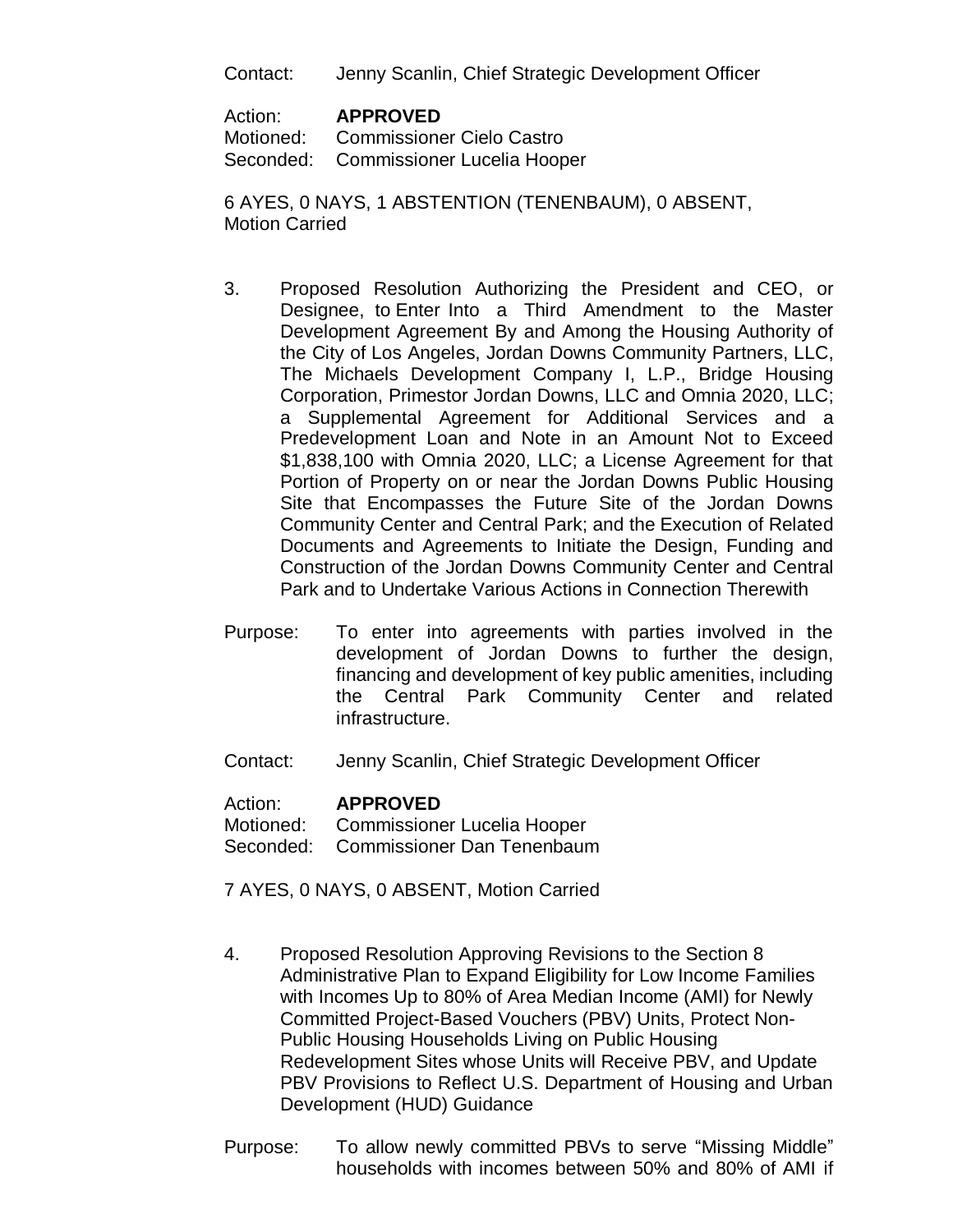authorized on a project-by-project basis by the Housing Authority of the City of Los Angeles, in addition to serving households with incomes not exceeding 50% of AMI.

Contact: Jenny Scanlin, Chief Strategic Development Officer Carlos VanNatter, Director of Section 8

#### Action: **APPROVED**

Motioned: Commissioner Noramay Cadena Seconded: Commissioner Dan Tenenbaum

7 AYES, 0 NAYS, 0 ABSENT, Motion Carried

- 5. Proposed Resolution by the Board of Commissioners of the Housing Authority of the City of Los Angeles Approving a Name Change for Kids Progress, Inc., the Amended and Restated Articles of Incorporation and the Fifth Restated and Amended Bylaws to Align with HACLA's 25 Year Vision Plan and Fundraising Efforts and Approving and Authorizing the Execution and Delivery of Related Documents and Agreements and the Undertaking of Various Actions in Connection Therewith
- Purpose: To authorize the name change from Kids Progress, Inc. to build Hope, Inc. or a similar name, as approved by the California Secretary of State in accordance with HACLA's restructuring plans. To also revise the Articles and Bylaws to align with HACLA's 25-year Vision Plan and future fundraising efforts.
- Contact: Jenny Scanlin, Chief Strategic Development Officer

#### Action: **APPROVED**

Motioned: Commissioner Delfino De La Cruz Seconded: Commissioner Dan Tenenbaum

7 AYES, 0 NAYS, 0 ABSENT, Motion Carried

B. Consent Items

Routine business items are assigned to the consent agenda. These items will be approved by the Board in one motion. A Commissioner may request any consent agenda item be removed, discussed or acted upon separately. Items removed from the consent agenda for separate action will be considered in the "Excluded Consent Items" section below.

1. Proposed Resolution Authorizing the President and CEO, or His Designee, to Purchase One Year of Automobile Liability Insurance Coverage from Housing Authority Insurance Group for the Estimated Cost of \$324,300 and Execute Related Documents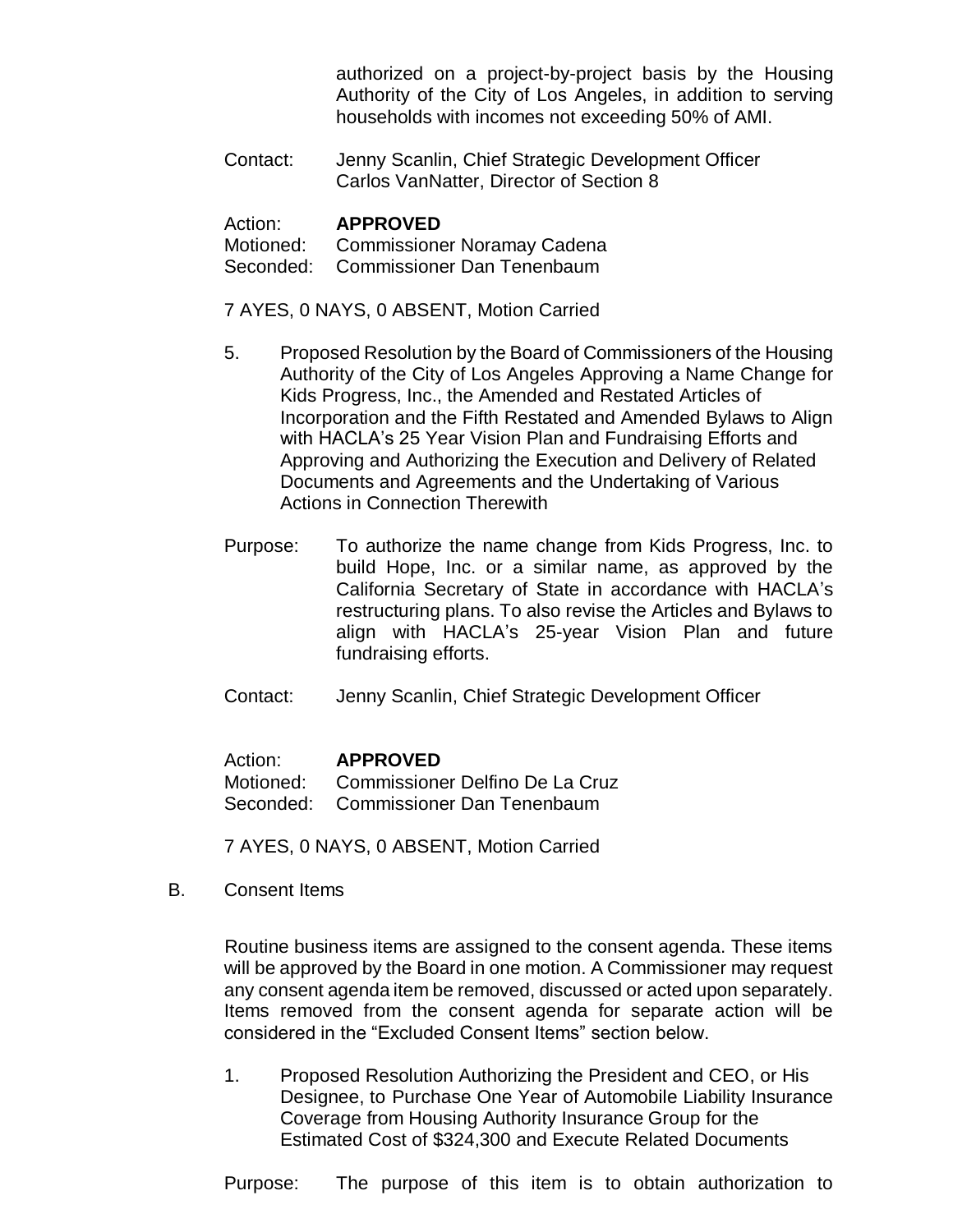purchase one year automobile liability insurance coverage from the Housing Authority Insurance Group for the estimated cost of \$324,300. The automobile liability coverage provides financial protection for the Authority and its employees against claims resulting from bodily injury liability and property damage to other drivers and vehicles.

Contact: Annie Markarian, Director of Labor and Employee Relations

# Action: **APPROVED**

Motioned: Commissioner Noramay Cadena Seconded: Commissioner Delfino De La Cruz

7 AYES, 0 NAYS, 0 ABSENT, Motion Carried

- 2. Proposed Resolution Authorizing the President and CEO, or Designee, to Execute a Legal Services Contract with Reno & Cavanaugh, PLLC for an Initial One-Year Term with Four (4) One-Year Options to Renew for a Total Contract Amount Not to Exceed \$1,000,000
- Purpose: To enter into a new legal services contract with Reno & Cavanaugh, PLLC to permit the firm to continue providing specialized legal services to the Housing Authority on an asneeded basis in the areas of HUD regulations governing public housing rehabilitation and redevelopment, public finance/tax credit financing, and the administration of public housing and Section 8 programs.
- Contact: Howard Baum, Deputy General Counsel

# Action: **APPROVED**

Motioned: Commissioner Noramay Cadena

Seconded: Commissioner Delfino De La Cruz

7 AYES, 0 NAYS, 0 ABSENT, Motion Carried

- 3. Proposed Resolution Authorizing the President & CEO, or Designee, to Execute a Contract with Hauser & Sons, Inc. DBA Hauser Shade Co. for an Initial One-Year Contract Term with Four (4) One-Year Options to Extend for a Total Amount Not-to-Exceed \$1,317,092 Pursuant to IFB HA-2020-26 for the Purchase of As-Needed Window Shades
- Purpose: The Housing Authority of the City of Los Angeles is engaged in the on-going practice of maintenance of its public housing portfolio in order to preserve its low-income housing. This contract will allow the Housing Authority to purchase window shades for on-going maintenance at the public housing sites.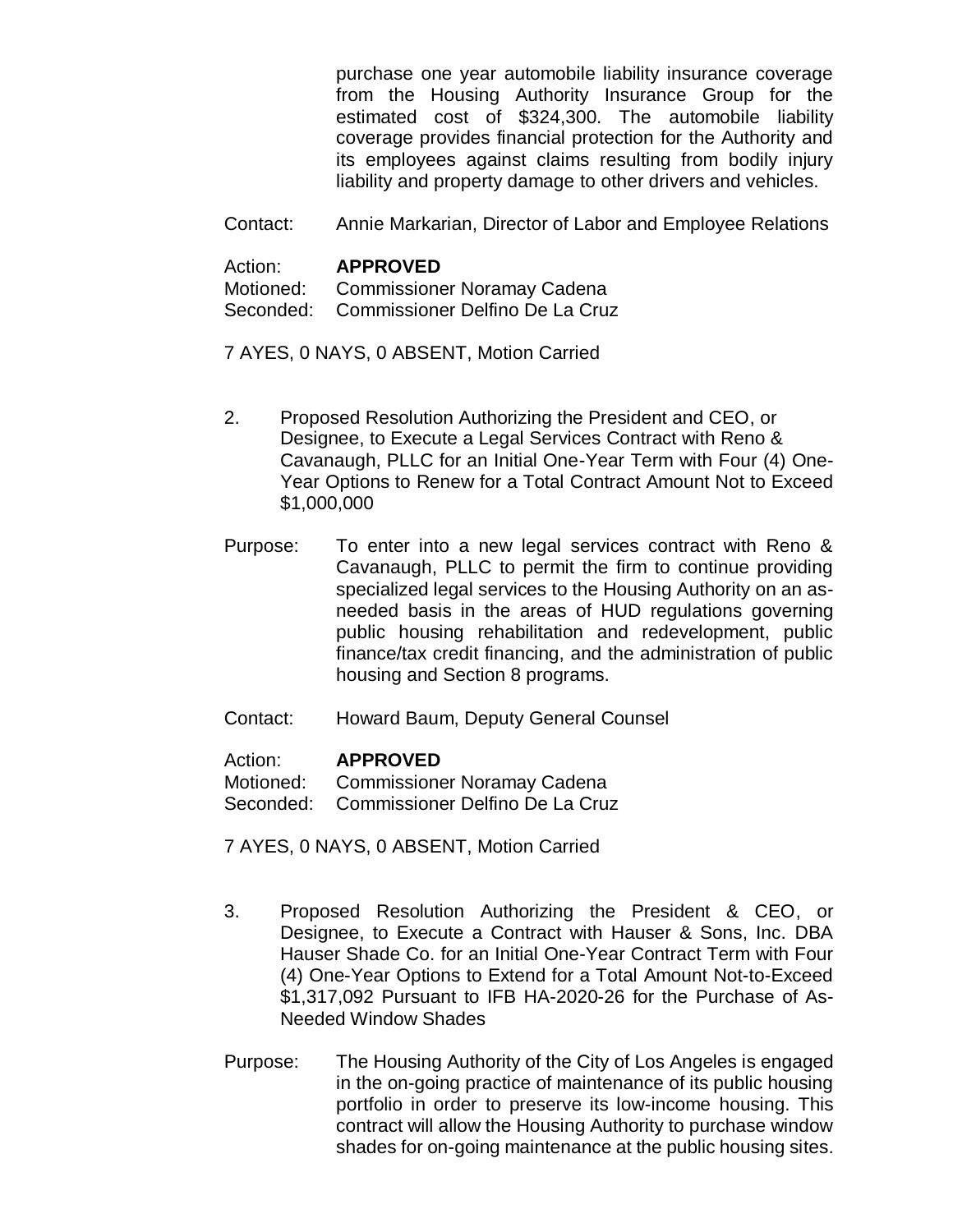Contact: Marisela Ocampo, Director of Housing Services

#### Action: **APPROVED**

Motioned: Commissioner Noramay Cadena Seconded: Commissioner Delfino De La Cruz

# 7 AYES, 0 NAYS, 0 ABSENT, Motion Carried

- 4. Request to Apply as a Partner and Fiscal Agent with the Watts Gang Taskforce to the California Board of State and Community Corrections for Category 2 of the California Violence Intervention & Prevention (CalVIP) Grant Program to Implement the One Watts Initiative with \$500,000 a Year Over a Three-Year Period Matched by \$1.5 Million in Leveraged Resources
- Purpose: The Housing Authority of the City of Los Angeles will serve as principal partner and fiscal agent in the One Watts Initiative grant application. The primary focus of the One Watts Initiative is to utilize evidence-based strategies such as employment and training combined with case management and street outreach to promote a reduction in violence across Watts.
- Contact: Jenny Scanlin, Chief Strategic Development Officer John King, Director of Community Engagement

#### Action: **APPROVED**

Motioned: Commissioner Noramay Cadena

- Seconded: Commissioner Delfino De La Cruz
- 7 AYES, 0 NAYS, 0 ABSENT, Motion Carried
- 5. Proposed Resolution Delegating Authority to the President and CEO, or Designee, to Enter Into Agreements with the City of Los Angeles for the Receipt of Funds to Administer the Housing Opportunities for Persons with AIDS (HOPWA) Program
- Purpose: Authority to execute all agreements and related documents with the City of Los Angeles necessary for the receipt of funds for the administration of the Housing Opportunities of Persons with AIDS Program.
- Contact: Carlos VanNatter, Director of Section 8

#### Action: **APPROVED**

Motioned: Commissioner Noramay Cadena Seconded: Commissioner Delfino De La Cruz

- 7 AYES, 0 NAYS, 0 ABSENT, Motion Carried
- C. Excluded Consent Agenda Items